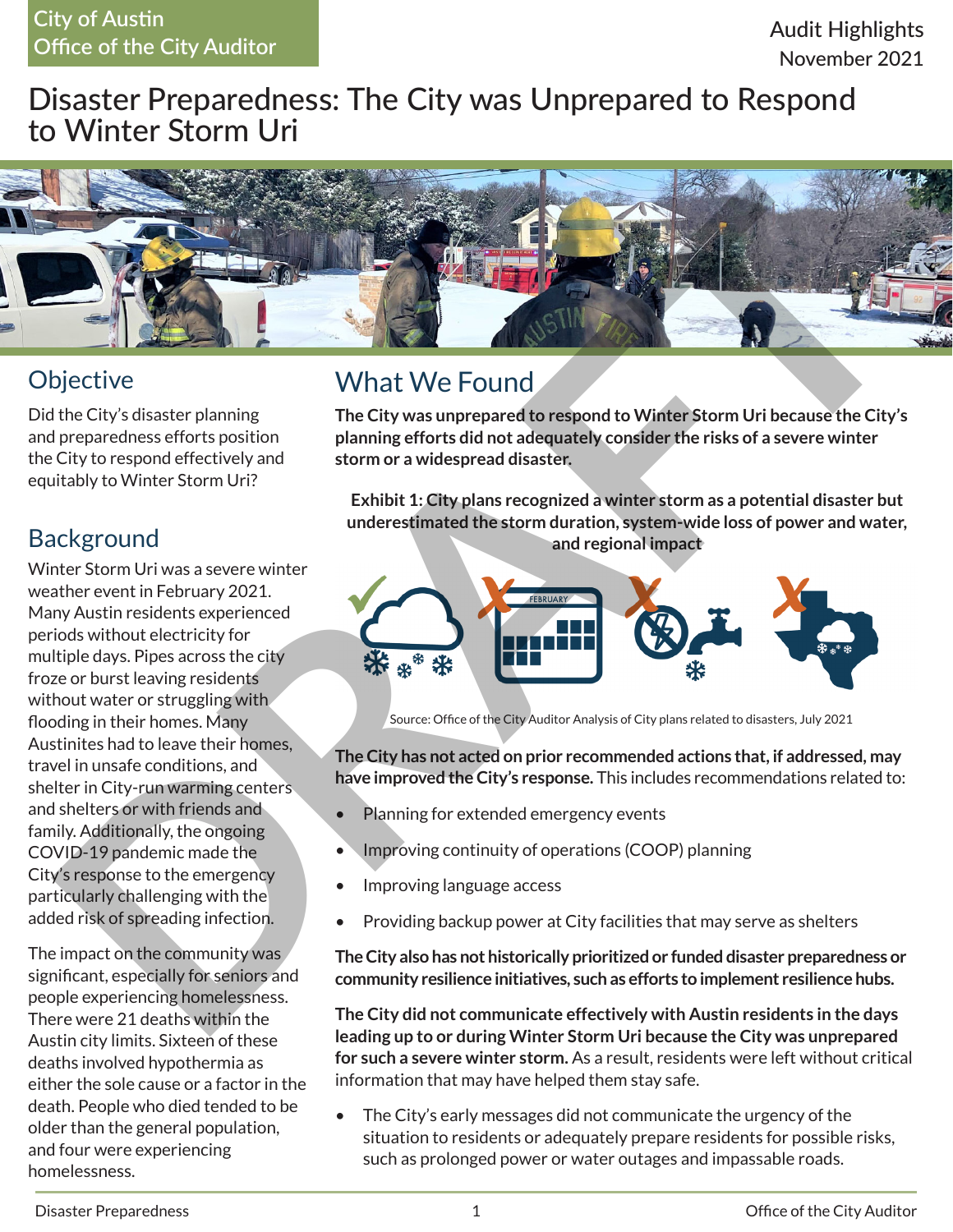#### **City of Austin Office of the City Auditor**

### Disaster Preparedness: The City was Unprepared to Respond to Winter Storm Uri

# What We Found, Continued

- Residents received information after it was too late to be useful.
- The City communicated minimal information in non-English languages, and information that was communicated was often less timely than messages in English.



#### **Exhibit 2: The City was late warning the public about the storm in Spanish through its main Twitter account and Warn Central Texas**

Source: Office of the City Auditor analysis of the City's communication to residents during Winter Storm Uri, September 2021

#### **The City's disaster planning and preparedness efforts also did not ensure the City had adequate resources, including staffing and supplies, to respond effectively to Winter Storm Uri.**

- The City does not have a Citywide emergency supply stockpile or inventory to rely on during emergencies.
- The City lacks an effective process for ensuring City staff are available and trained to respond in a disaster.

#### **The City's disaster planning and preparedness efforts are not equity focused.**

- The City's plans are too general and do not contain the specificity needed to help staff serve the populations who need help the most.
- The City does not have a formalized process to engage with community stakeholders to assist with reaching vulnerable populations before or during a disaster.
- The City does not know if it is reaching the most vulnerable members of the community because the City does not have a good way to measure its outreach efforts.

As a result, the City's response to Winter Storm Uri did not effectively serve all residents, including people experiencing homelessness, seniors, and other vulnerable populations.